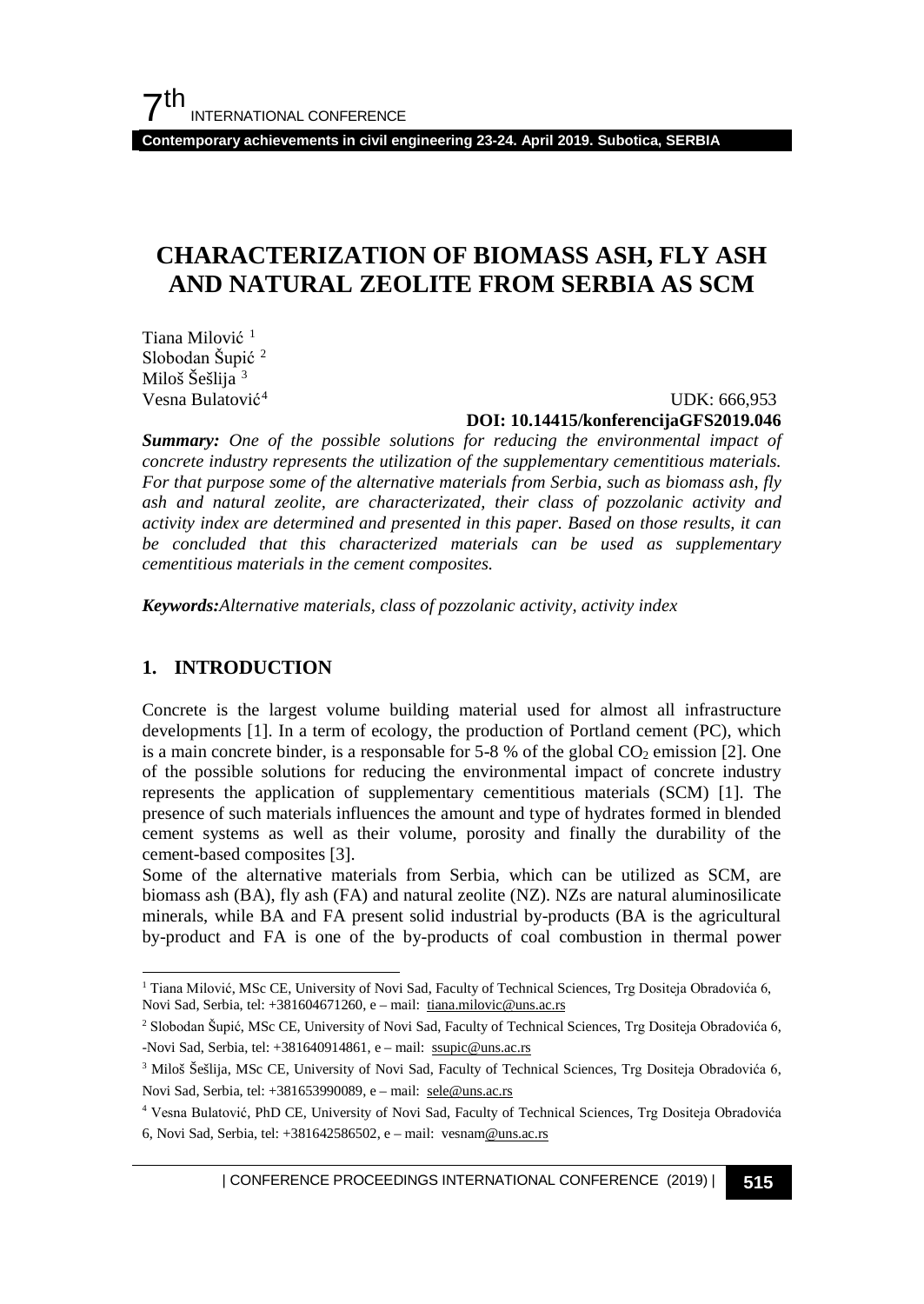# 7. МЕЂУНАРОДНА КОНФЕРЕНЦИЈА

## **Савремена достигнућа у грађевинарству 23-24. април 2019. Суботица, СРБИЈА**

plants). The average quantity of biomass wastes in Serbia is estimated to almost 13 million tons per year. The individual sector utilizes about 50 % of straw, while a large one utilizes only 20% [4]. Moreover, there are six coal-burning power plants in Serbia and about 200 million tons of FA are deposited at the landfill areas of totally 1.500 hectares [5]. Finally, the high quality zeolite deposits are widespred in Serbia (e.g. Igroš, Jablanica 1 and Zlatokop) [6].

This paper deals with the characterization of BA (precisely wheat straw), FA ans NZ as SCM and their comparison.

# **2. MATERIALS AND METHODS**

## **2.1. Materials and mixtures**

For the purpose of characterization of BA, FA and NZ as SCM (Figure 1) the following component materials were used:

- Ordinary Portland cement (CEM I 42.5R, *Lafarge-BFC* Serbia) in accordance with standard EN 197-1 [7] (the chemical composition of used CEM I 42.5R is shown in Table 1 [8]);
- Biomass ash wheat straw ash (Mitrosrem Sremska Mitrovica);
- Fly ash from thermal power plant *Nikola Tesla B* (PPNT B);
- Natural zeolite from a quarry in Igroš (Brus, Serbia) with particle size less than 125 µm;
- Slaked lime, *Krečana doo*, Čelinac, B&H, in accordance with standard SRPS B.C1.020 [9];
- CEN standard sand in accordance with standard SRPS EN 196-1 [10];
- Deionized water.





CEM I 49.5 R Biomass ash Fly ash Natural zeolite



*Figure 1. Samples of PC, BA, FA and NZ*

| Table 1- Chemical compositions of used PC [8] |  |  |  |
|-----------------------------------------------|--|--|--|
|                                               |  |  |  |

| Sample      | Chemical composition [%]                                                                                                                                                                                                                                                                                                                                                       |  |  |  |  |     |  |  |  |  |         |
|-------------|--------------------------------------------------------------------------------------------------------------------------------------------------------------------------------------------------------------------------------------------------------------------------------------------------------------------------------------------------------------------------------|--|--|--|--|-----|--|--|--|--|---------|
| <b>CEMI</b> | $\left[\frac{1}{2}S_1S_2\right]$ $\left[\frac{1}{2}S_3\right]$ $\left[\frac{1}{2}S_3\right]$ $\left[\frac{1}{2}S_3\right]$ $\left[\frac{1}{2}S_3\right]$ $\left[\frac{1}{2}S_3\right]$ $\left[\frac{1}{2}S_3\right]$ $\left[\frac{1}{2}S_3\right]$ $\left[\frac{1}{2}S_3\right]$ $\left[\frac{1}{2}S_3\right]$ $\left[\frac{1}{2}S_3\right]$ $\left[\frac{1}{2}S_3\right]$ $\$ |  |  |  |  | CaO |  |  |  |  | $LLI^*$ |
| 42.5 R      | $\vert 20.98 \vert 5.51 \vert 2.58 \vert 61.96 \vert 2.50 \vert 3.60 \vert 1.11 \vert 0.22 \vert 0.74 \vert 0.37 \vert 0.03$                                                                                                                                                                                                                                                   |  |  |  |  |     |  |  |  |  | 1.35    |

\* Loss on ignition

In order to determine the pozzolanic activity of BA, FA and NZ according to SRPS B.C1.018 [11], standard mortar bars were prepared with pozzolanic material, slaked lime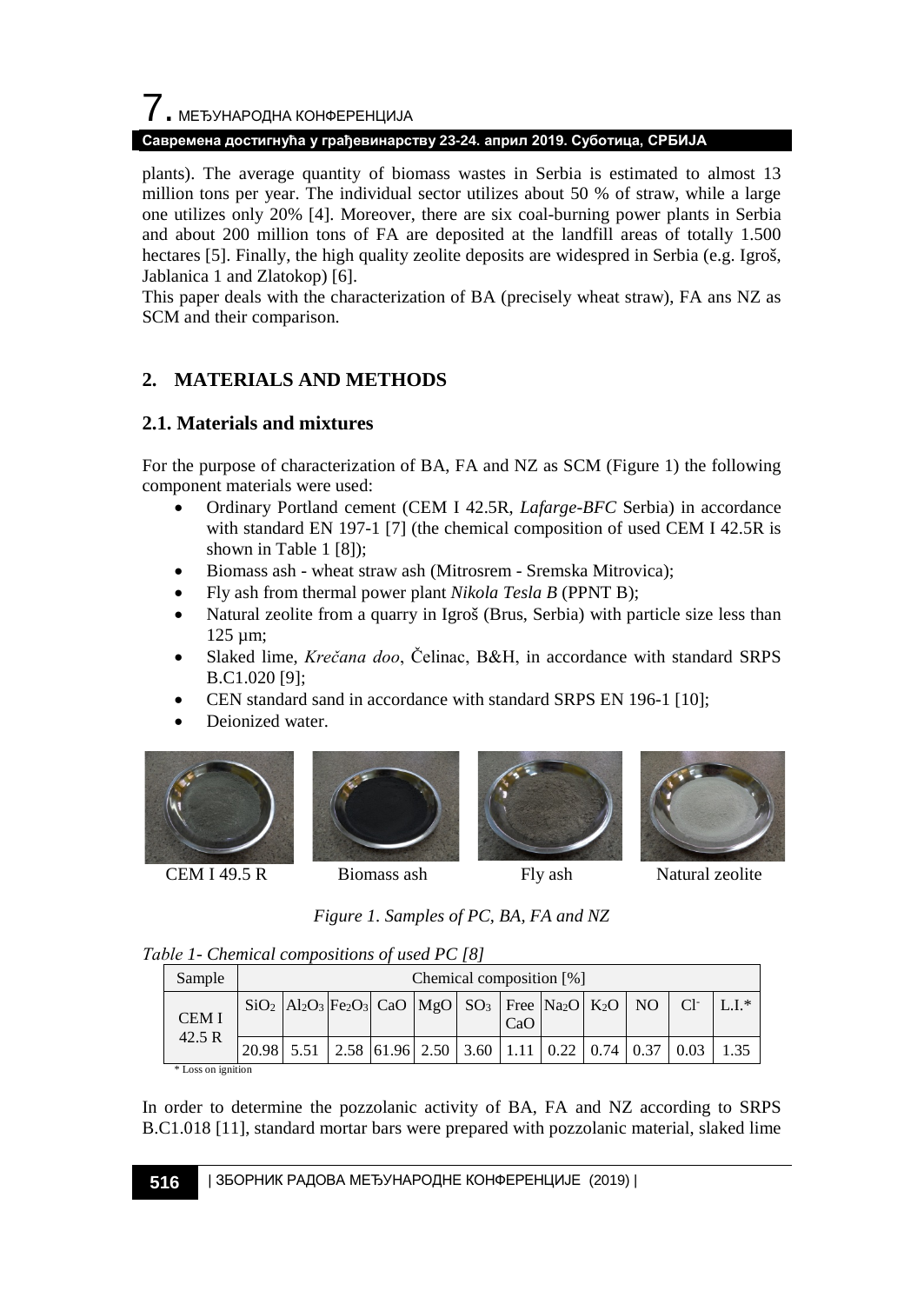

and standard sand, with following mass proportions: msl:mpm:mqs =1:2:9 (where are: msl – mass of slaked lime; mpm – mass of pozzolanic material; mss – mass of CEN standard sand). Mixutes and the amount of used deonized water are shown in Table 2.

| Mixture | Slaked lime | Pozzolanic material $(g)$ |     | Standard sand            | Deionized water |     |  |
|---------|-------------|---------------------------|-----|--------------------------|-----------------|-----|--|
|         | (g)         | BA                        | FA  | NZ                       | (g)             | (g) |  |
| Pozz-BA | 150         | 300                       |     | $\overline{\phantom{0}}$ | 1350            | 300 |  |
| Pozz-FA | 150         |                           | 300 |                          | 1350            | 270 |  |
| Pozz-NZ | 150         |                           |     | 300                      | 1350            | 300 |  |

*Таble 2- Mortar mixture proportions for determination of the pozzolanic activity class*

For the purpose of determination of BA, FA and NZ activity index according to SRPS EN 450-1 [12], reference and three blended cement mortar mixtures were made, and their compositions are shown in Table 3.

| Mixture | <b>CEMI</b> | Pozzolanic material (g) |       |      | Standard sand | Deionized water |  |  |  |  |
|---------|-------------|-------------------------|-------|------|---------------|-----------------|--|--|--|--|
|         | 42.5R $(g)$ | BA (MP)                 | FA    | NZ   | (g)           | (g)             |  |  |  |  |
| BA (MP) | 337.5       | 112.5                   |       |      | 1350          | 225             |  |  |  |  |
| FA      | 337.5       |                         | 112.5 |      | 1350          | 225             |  |  |  |  |
| NZ      | 337.5       |                         |       | 12.5 | 1350          | 225             |  |  |  |  |

*Таble 3- Mortar mixture proportions for determination of the activity index*

# **3. METHODS**

## **3.1. Chemical analysis**

The chemical compositions of BA, FA and NZ powder samples were determined in accordance with SRPS EN 196-2 [13].

# **3.2. Physical properties**

Loose balk density of PC, BA, FA and NZ powder samples was obtained via procedure described in standard SRPS B.C8.042 [14].

True density of PC, BA, FA and NZ powder samples was determined according to SRPS B.B8.032 [15].

For the determination of PC, BA, FA and NZ fineness, the following methods were used: *Blaine* method in accordance with standard SRPS B.C8.024 [16] and air-jet sieving method in accordance with standard SRPS EN 933-10 [17]

Standard consistency, the setting times and the soundness (*Le Shatelier*) of blended cement pastes were examined according to SRPS EN 196-3 [18].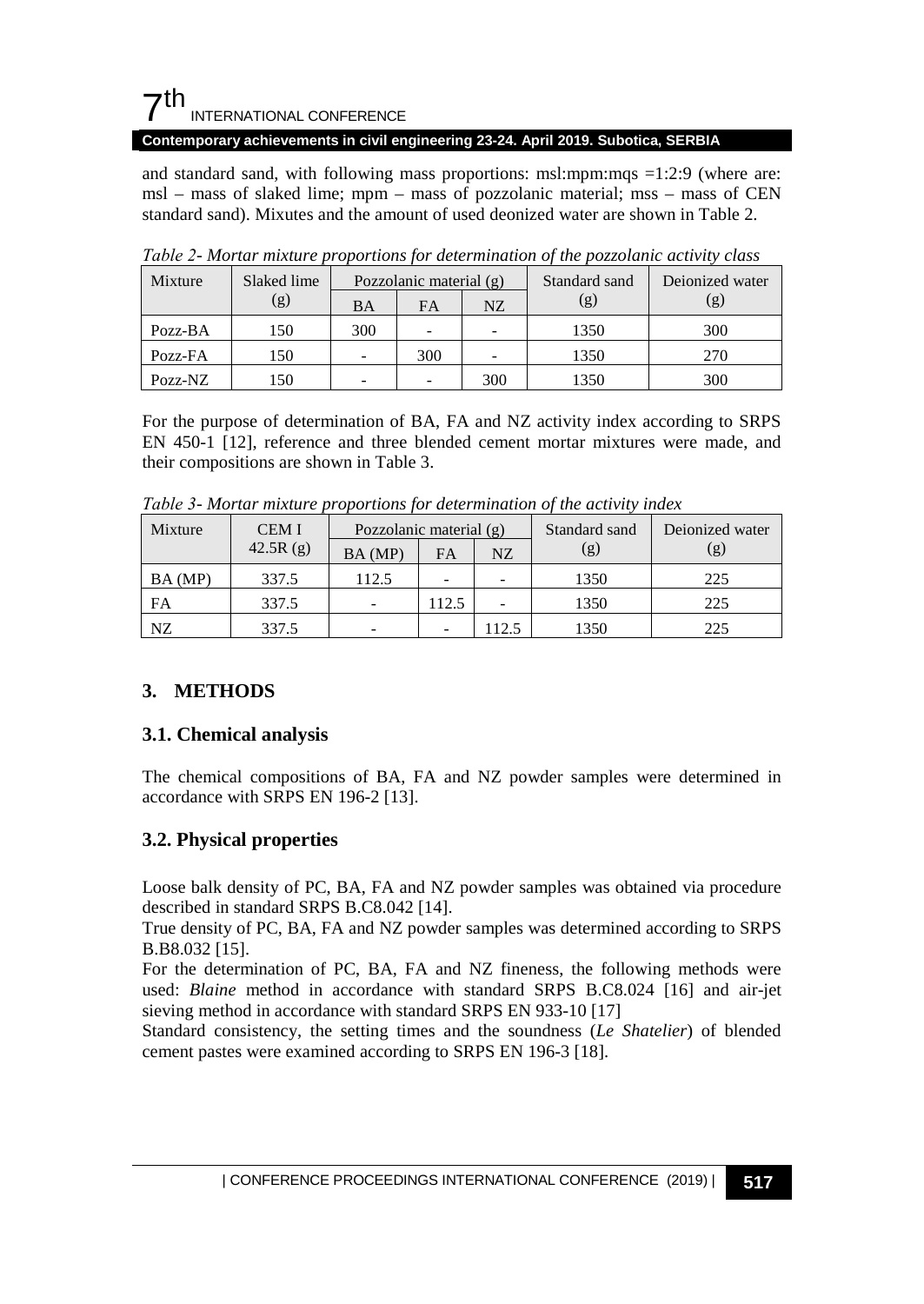## **Савремена достигнућа у грађевинарству 23-24. април 2019. Суботица, СРБИЈА**

## **3.3. Pozzolanic activity**

The classes of BA, FA and NZ pozzolanic activity were determined based on 7 day compressive  $(R_c)$  and flexural  $(R_f)$  strength of mortar bars, prepared and examined in accordance with SRPS B.C1.018 [11]. After compacting, specimens were hermetically packed and cured 24h at  $20\pm2^{\circ}$ C, and then 5 days at  $55\pm2^{\circ}$ C. After cooling of specimens in next 24h at  $20\pm2^{\circ}C$ , their flexural strength  $(R_f)$  and compressive  $(R_c)$  strengths were determined.

# **3.4. Activity index**

Activity index of BA, FA and NZ was obtained via procedure described in standard SRPS EN 450-1 [12], while the preparation of standard mortar bars (Figure 2) and determination of the compressive strength were carried out in accordance with SRPS EN 196-1 [10].



*Figure 2. Reference and blended cement mortar specimens*

# **4. RESULTS AND DISCUSION**

# **4.1. Chemical analysis**

The chemical compositions of BA, FA and NZ powder samples are shown in Table 4. Standard SRPS EN 450-1 [12] prescribs that the sum of the contents of silicon dioxide  $(SiO<sub>2</sub>)$ , aluminium oxide  $(A<sub>2</sub>O<sub>3</sub>)$  and iron oxide  $(F<sub>2</sub>O<sub>3</sub>)$ , determined in accordance with SRPS EN 196-2 [13], shall not be less than 70 % by mass. According to the obtained results, it can be noticed that NZ is characterized with the highest amount of these oxides: 76.09%, followed by FA and BA with: 74.92 % and 70.98 %, respectively, while CEM I 42.5 R has just about 29 % of those oxides. However, BA has the highest amount of  $SiO<sub>2</sub>$  and the lowest amount of  $Al<sub>2</sub>O<sub>3</sub>$ , NZ has medium values, while FA has the lowest amount of  $SiO<sub>2</sub>$  and the highest amount of  $Al<sub>2</sub>O<sub>3</sub>$ . Therefore, the ratios of  $SiO<sub>2</sub>$ and  $Al_2O_3$  (S/A ratio) in BA, FA and NZ are 61.72, 2.69 and 4.95, respectively.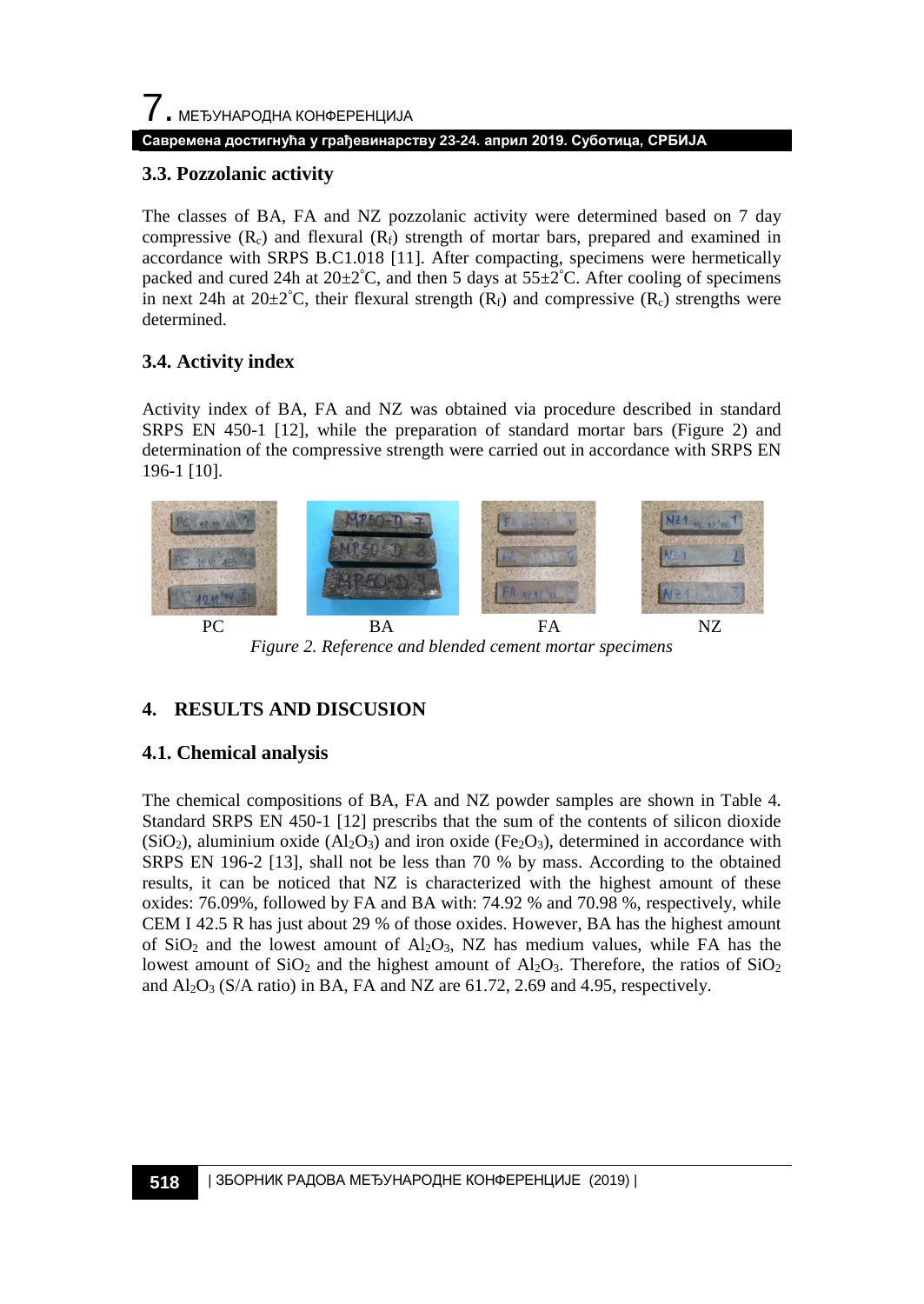

| Sample    |                  | Chemical compositions [%] |                                                  |      |            |                 |                  |                   |        |            |                                  |         |              |
|-----------|------------------|---------------------------|--------------------------------------------------|------|------------|-----------------|------------------|-------------------|--------|------------|----------------------------------|---------|--------------|
| BA        | SiO <sub>2</sub> |                           | $Al_2O_3$ Fe <sub>2</sub> O <sub>3</sub> CaO MgO |      |            | SO <sub>3</sub> | Free<br>CaO      | Na <sub>2</sub> O | $K_2O$ |            | $Cl^-$                           | $L.I.*$ | S/A<br>ratio |
|           | 69.13            | 1.12                      | 0.73                                             | 5.78 | 2.50       | 0.20            | 0.14             | 0.11              | 13.03  |            | 0.06                             | 5.18    | 61.72        |
| <b>FA</b> | SiO <sub>2</sub> |                           | $Al_2O_3$ Fe <sub>2</sub> O <sub>3</sub> CaO MgO |      |            | SO <sub>3</sub> | TiO <sub>2</sub> | Na <sub>2</sub> O | $K_2O$ |            | MnO                              | $L.I.*$ | S/A<br>ratio |
|           | 50.07            | 18.58                     | 6.27                                             |      | 11.16 1.40 | 2.86            | 0.51             | 0.62              | 1.76   |            | 0.03                             | 6.66    | 2.69         |
| NZ.       | SiO <sub>2</sub> |                           | $Al_2O_3$ Fe <sub>2</sub> O <sub>3</sub> CaO MgO |      |            | SO <sub>3</sub> | TiO <sub>2</sub> | Na <sub>2</sub> O |        | $K_2O$ FeO | $P_2O_5$                         | $L.I.*$ | S/A<br>ratio |
|           |                  | 62.30 12.59               | 1.20                                             | 4.80 | 1.94       | 0.05            | 0.22             | 0.70              |        |            | $0.63 \mid 0.23 \mid 0.016 \mid$ | 11.06   | 4.95         |

*Таble 4- Chemical compositions of BA, FA and NZ*

\* Loss on ignition

Based on the presented results it can be seen that the sulphate  $(SO<sub>3</sub>)$  content in BA, FA and NZ is less than 3 % by mass, the content of Na<sub>2</sub>O less than 5.0 % and the content of magnesium oxide (MgO) is less than 4.0 %, which is in accordance with SRPS EN 450- 1 [12].

The loss on ignition of BA, FA and NZ was determined in accordance with the principles of the method described in SRPS EN 196-2 [13]. Based on the obtained results (Table 4), it can be concluded that BA and FA belong to category B, while NZ exceeds the upper limit value for C category for approximately 2% (the limits of the categories are given in standard SRPS EN 450-1 [12]).

# **4.2. Physical properties**

Some of the basic physical properties of PC, BA, FA and NZ powder samples, as well as their corresponding pastes, are examined and presented in Table 4.

| Material properties:                                     | <b>CEM I 42.5R</b> | <b>BA</b> | <b>FA</b> | NZ     |
|----------------------------------------------------------|--------------------|-----------|-----------|--------|
| Loose balk density $(g/cm^3)$                            | 0.982              | 0.677     | 0.604     | 0.720  |
| True density $(g/cm^3)$                                  | 3.126              | 2.380     | 2.313     | 2.312  |
| Fineness - <i>Blaine</i> method $\text{(cm}^2\text{/g)}$ | 4188.6             | 5800.0    | 10212.5   | 5392.8 |
| Fineness - Air-jet sieving method<br>(% )                | 4.9                | 10.5      | 18.1      | 50.0   |
| Paste properties:                                        | <b>CEM I 42.5R</b> | <b>BA</b> | <b>FA</b> | NZ     |
| Standard consistency (%)                                 | 29.0               | 30.6      | 35.0      | 40.4   |
| Initial setting time (min)                               | 241                | 210       | 475       | 242    |
| Finish setting time (min)                                | 348                | 320       | 523       | 273    |
| Soundness - Le Shatelier (mm)                            | 0.5                | 0.5       | 0.0       | 0.5    |

*Таble 4- Physical properties of PC, BA, FA and NZ powder samples and pastes*

It can be seen that BA, FA and NZ have lower values of loose balk density and true density than that of PC. Furthermore, the specific surface area, determined by *Blaine*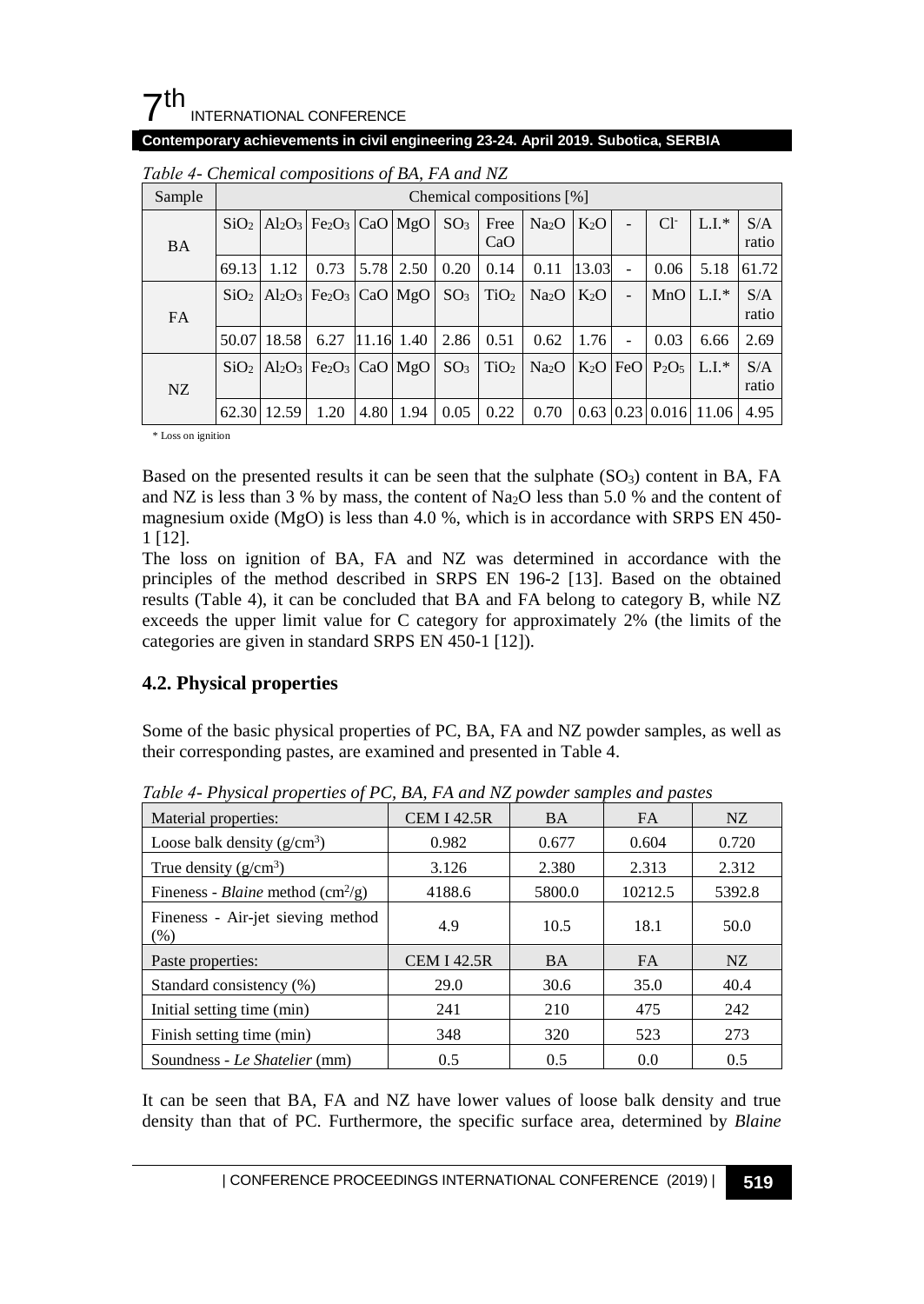#### **Савремена достигнућа у грађевинарству 23-24. април 2019. Суботица, СРБИЈА**

method, appears to be the highest for FA (10212.5 cm<sup>2</sup>/g), than for BA (5800.0 cm<sup>2</sup>/g) and for NZ (5392.8 cm<sub>2</sub>/g), while PC has the lowest value (4188.6 cm<sub>2</sub>/g), which is in accordance with obtained standard consistency of their corresponding pastes, taking to account zeolite's ability to gain water by over 30% of its dry mass [19].

Based on results of air-jet sieving, BA belongs to category S, FA to category N, while NZ has fineness of 50 % (the upper limit for category N is 40 %), according to SRPS EN 450-1 [12]. The longest setting times has FA, the shortest initial setting time has BA, while NZ has the shortest finish setting time. Finally, determined values of soundness for PC, BA, FA and NZ blended cement pastes are in accordance with SRPS EN 197-1 [20].

## **4.3. Pozzolanic activity**

The class of pozzolanic activity of BA, FA and NZ was determined based on 7 day compressive and flexural strengths of mortar bars and the results are given in Table 5.

| Pozzolanic material | $R_f(MPa)$ | $R_c(MPa)$ | Class |
|---------------------|------------|------------|-------|
| <b>BA</b>           | 3.30       | 10.30      |       |
| FΑ                  | 4.30       | 22.81      |       |
|                     | 2.74       |            |       |

*Таble 5- Class of BA, FA and NZ pozzolanic activity*

These classes are used to measure pozzolanic activity based on the strength of mixtures containing potential pozzolanic material and lime. Testing of pozzolanic properties showed that FA has the highest pozzolanic activity - class 15, BA has a lower pozzolanic activity - class 10, while NZ belongs to class 5. High pozzolanic activity of FA can be attributed to its high content of  $SiO_2$ ,  $Al_2O_3$  and  $Fe_2O_3$ , as well as its high specific surface area, as presented in prevoius chapters. A higher class of pozzolanic activity should lead to the better reactivity of these materials in cement-based composites: mortar and concrete.

# **4.4. Activity index**

Activity index is calculated as a ratio (in percentage) of the compressive strength of standard mortar bars, prepared with 75% of PC and 25% of pozzolanic material, by mass, to the compressive strength of standard mortar bars prepared with 100% cement, tested at the same age. Results are illustrated in Figure 3.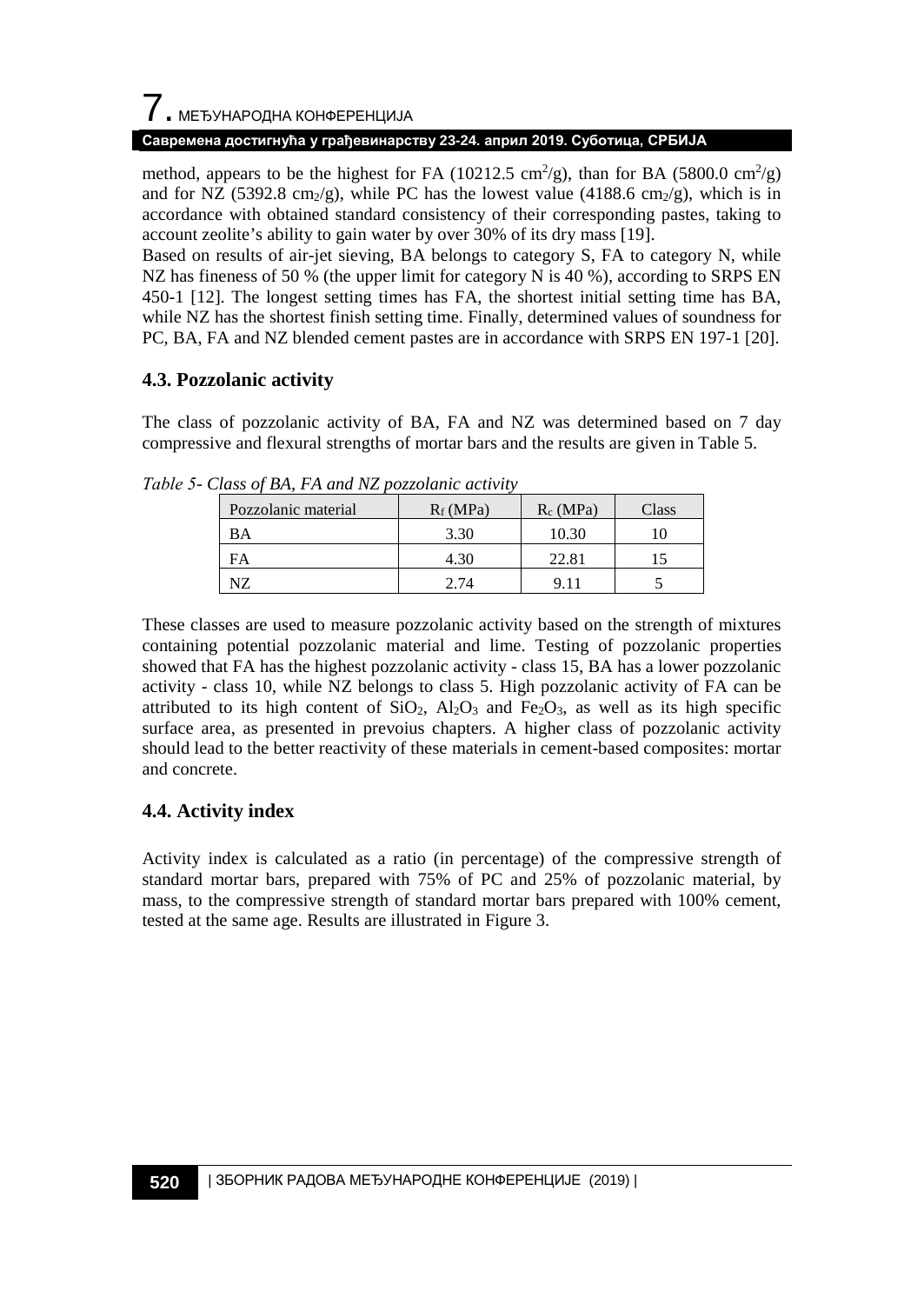# $7<sup>th</sup>$ INTERNATIONAL CONFERENCE





*Figure 3. Activity index of tested pozzolanic materials at the age of 28 and 90 days*

According to the criteria given in standard SRPS EN 450-1 [12], the activity index at 28 days shall not be less than 75%, while at 90 days shall not be less than 85%. All tested pozzolanic materials fulfil the requested criteria. In addition, BA and FA achieved higher compressive strength in relation to the reference mortar. At the age of 28 days, as the pozzolanic reaction has not been activated yet, strength increase can be attributed to filler effect of small particles of these materials. At the age of 90 days, FA and BA strength increase can be attributed to their pozzolanic activity via their high specific surface area and total oxides content.

# **5. CONCLUSION**

Based on the results of presented study, the following can be concluded:

- BA, FA and NZ have pozzolanic activity, due to their high content of  $SiO<sub>2</sub>$ ,  $Al_2O_3$  and Fe<sub>2</sub>O<sub>3</sub> (more than 70%) and high specific surface areas.
- In a term of air-jet sieving, BA belongs to category S, FA to category N, while in a term of the loss on ignition of BA and FA belong to category B.
- The activity indexes of BA, FA and NZ are in accordance with their pozzolanic activity classes.
- FA has the highest activity index and belongs to Class 15, then BA has the medium activity index and belongs to Class 10, while NZ has the lowest activity index and belongs to Class 5, and in this regard FA, BA and NZ can be used as SCMs.

# **ACKNOWLEDGEMENTS**

The work reported in this paper is a part of the investigation within the research project TR 36017 "Utilization of by-products and recycled waste materials in concrete composites in the scope of sustainable construction development in Serbia: investigation and environmental assessment of possible applications", supported by the Ministry of Education, Science and Technology, Republic of Serbia. This support is gratefully acknowledged.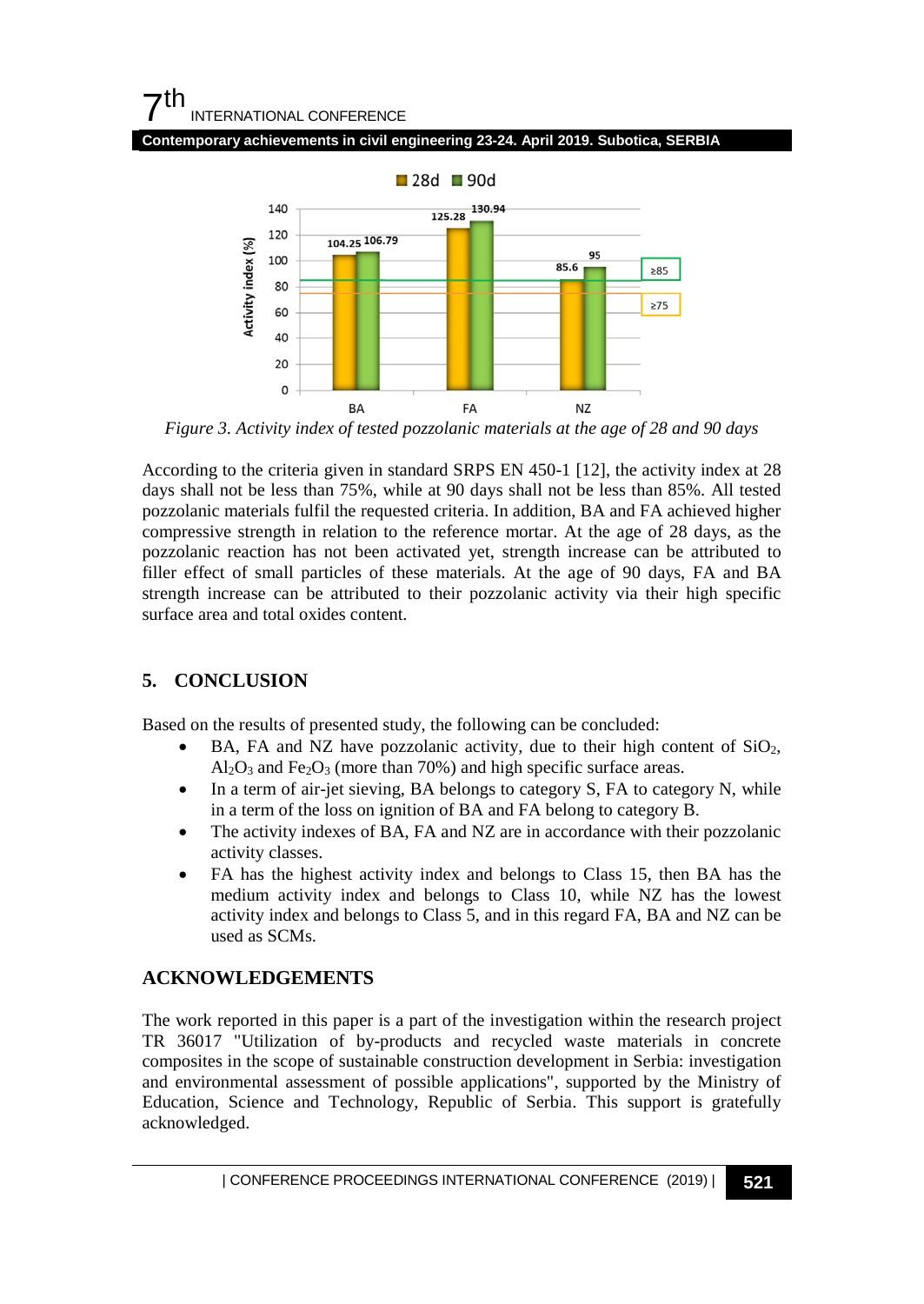## **Савремена достигнућа у грађевинарству 23-24. април 2019. Суботица, СРБИЈА**

## **REFERENCES**

- [1] Teixeira E.R., Mateus R., Camões A., Branco F.G.: Quality and durability properties and life-cycle assessment of high volume biomass fly ash mortar. *Construction and Building Materials.* 2019, vol. 197. p.p. 195-207
- [2] Flatt R.J., V.G., Roussel N., Cheeseman C.R.: Concrete: An eco material that needs to be improved. *Journal of the European Ceramic Society*. 2012, vol. 32. p.p. 2787– 2798
- [3] Lothenbach B., Scrivener K., Hooton R.D.: *Supplementary cementitious materials. Cement and Concrete research*. 2011, vol. 41, p.p. 1244-1256
- [4] Dodić S., Zekić V., Rodić V., Tica N., Dodić J., Popov S.: Situation and perspectives of waste biomass application as energy source in Serbia. *Renewable and Sustainable Energy Reviews*. 2010, vol. 14. p.p. 3171–3177
- [5] Dragaš J., Marinković S., Ignjatović I., Tošić N.: Properties of high-volume fly ash concrete and its role in sustainable development, *Contemporary achievements in civil engineering 2014*, Subotica, 2014, p.p. 849-858
- [6] Simić V. et al.: Zeolite deposits and occurrences in Serbia an overview. *Zeolite 2014 – 9th International conference on the occurrence, properties and utilization of natural zeolites*, Belgrade, Serbia, June 8-13, 2014, p.p. 217-218
- [7] SRPS EN 197-1:2013: Cement Part 1: Composition, specifications and conformity criteria for common cements.
- [8] Ali Emhemd Saed El Malty (PhD Thesis): Parametric analysis of basic properties of concrete with high volume of recycled aggregate and mineral admixtures. 2013.
- [9] SRPS B.C1.020:1981: Building lime Types, purposes and quality conditions.
- [10]SRPS EN 196-1:2018: Methods of testing cement Part 1: Determination of strength.
- [11]SRPS B.C1.018:2015: Non-metallic mineral raws Pozzolanic materials Constituents for cement production - Classification, technical conditions and test methods.
- [12]SRPS EN 450-1:2014: Fly ash for concrete Part 1: Definition, specifications and conformity criteria.
- [13]SRPS EN 196-2:2015: Method of testing cement Part 2: Chemical analysis of cement.
- [14]SRPS B.C8.042:1981: Building lime Methods of physical and mechanical testing.
- [15] SRPS B.B8.032:1980: Testing of natural stone Determination of bulk density, density, coefficient of density, and porosity.
- [16]SRPS B.C8.024:1964: Determination of specific surface of portland cements.
- [17]SRPS EN 933-10: Tests for geometrical properties of aggregates Part 10: Assessment of fines - Grading of filler aggregates (air jet sieving).
- [18]SRPS EN 196-3:2017: Methods of testing cement Part 3: Determination of setting times and soundness.
- [19]Ahmadi B., Shekarchi M.: Use of natural zeolite as supplementary cementitious material. *Cement & Concrete Composites*, 2010, vol. 32, p.p. 134-141
- [20]SRPS EN 197-1:2013: Cement Part 1: Composition, specifications and conformity criteria for common cements.